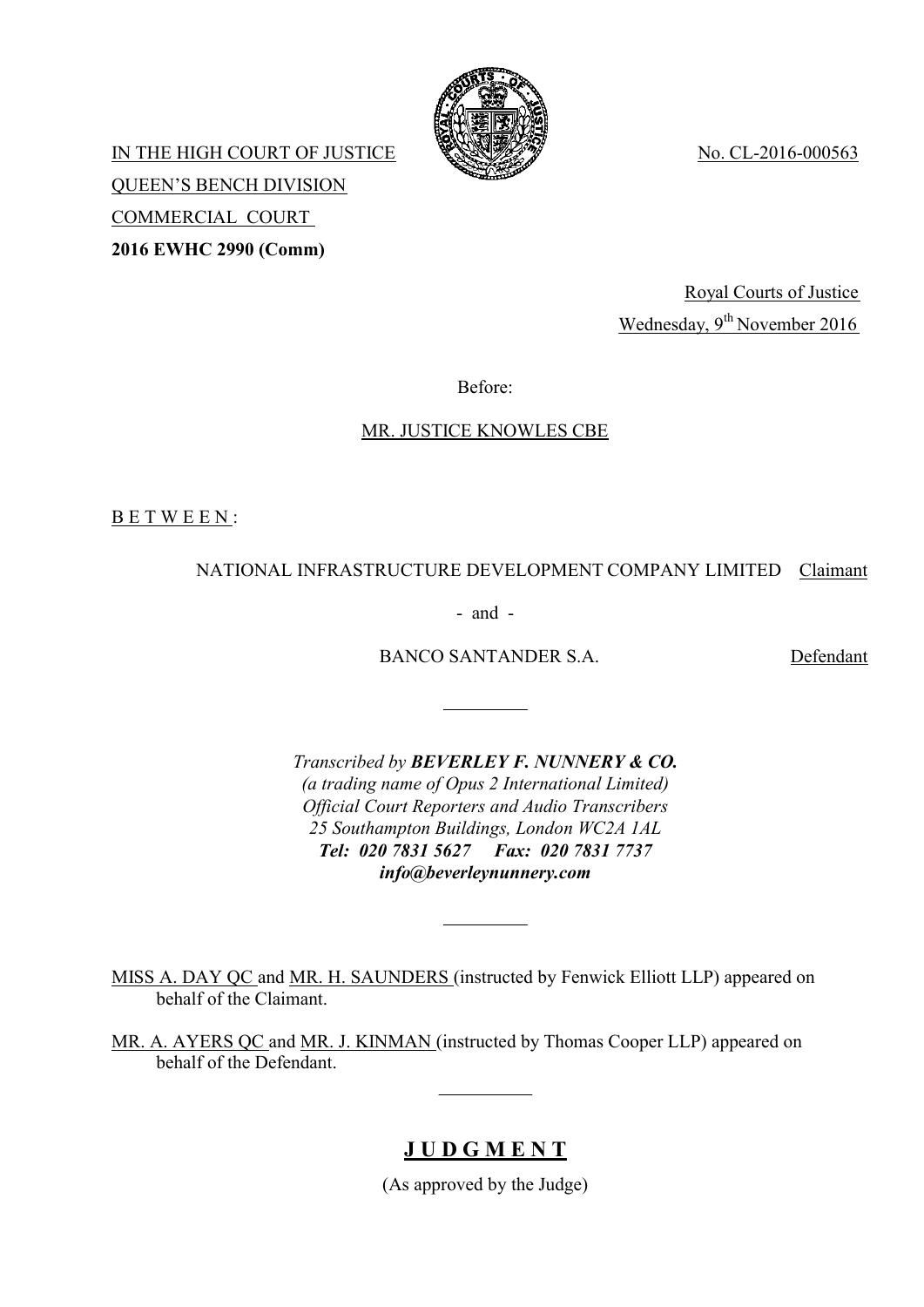## MR. JUSTICE KNOWLES :

- 1 Standby letters of credit were issued by the defendant in favour of the claimant. The claimant has made demand under those standby letters of credit. It now seeks summary judgment against the defendant.
- 2 The standby letters of credit are in a total sum of approximately US\$38 million. The context for the issue of the standby letters of credit was a major construction contract between the claimant and OAS. That contract was governed by the law of Trinidad and Tobago, where the construction project - a major highway - was under way. The claimant says that OAS has abandoned that contract leading to its termination. An arbitration is on foot between the claimant and OAS.
- 3 As regards the standby letters of credit, a court in Brazil, where the defendant has a subsidiary, has issued an injunction to the apparent effect of requiring that the standby letters of credit are not honoured for the time being. I will return to this aspect later.
- 4 The standby letters of credit were stipulated as to form in the construction contract. The claimant and the defendant agreed, by the standby letters of credit, that those letters of credit were subject to International Standby Practice ISP 98, and that any matter not governed by ISP 98 should be governed by English law. They gave jurisdiction to the English courts.
- 5 The standby letters of credit provided, by clause 4, that upon the defendant receiving a written demand from the claimant in the form set out at annex 1 to the standby letters of credit, the defendant would pay the amount demanded. Clause 1(B) of the standby letters of credit identified the type of security ineach case, for example, retention security or performance security. This clause was followed by the word "accordingly" before further terms followed. Clause 7 of the standby letters of credit provided:

"The presentation of a Demand shall be conclusive evidence that the amount claimed is due and owing to you by the Contractor."

6 By ISP 98 1.06(d):

"Because a standby is documentary, an issuer's obligations depend on the presentation of documents and an examination of required documents on their face."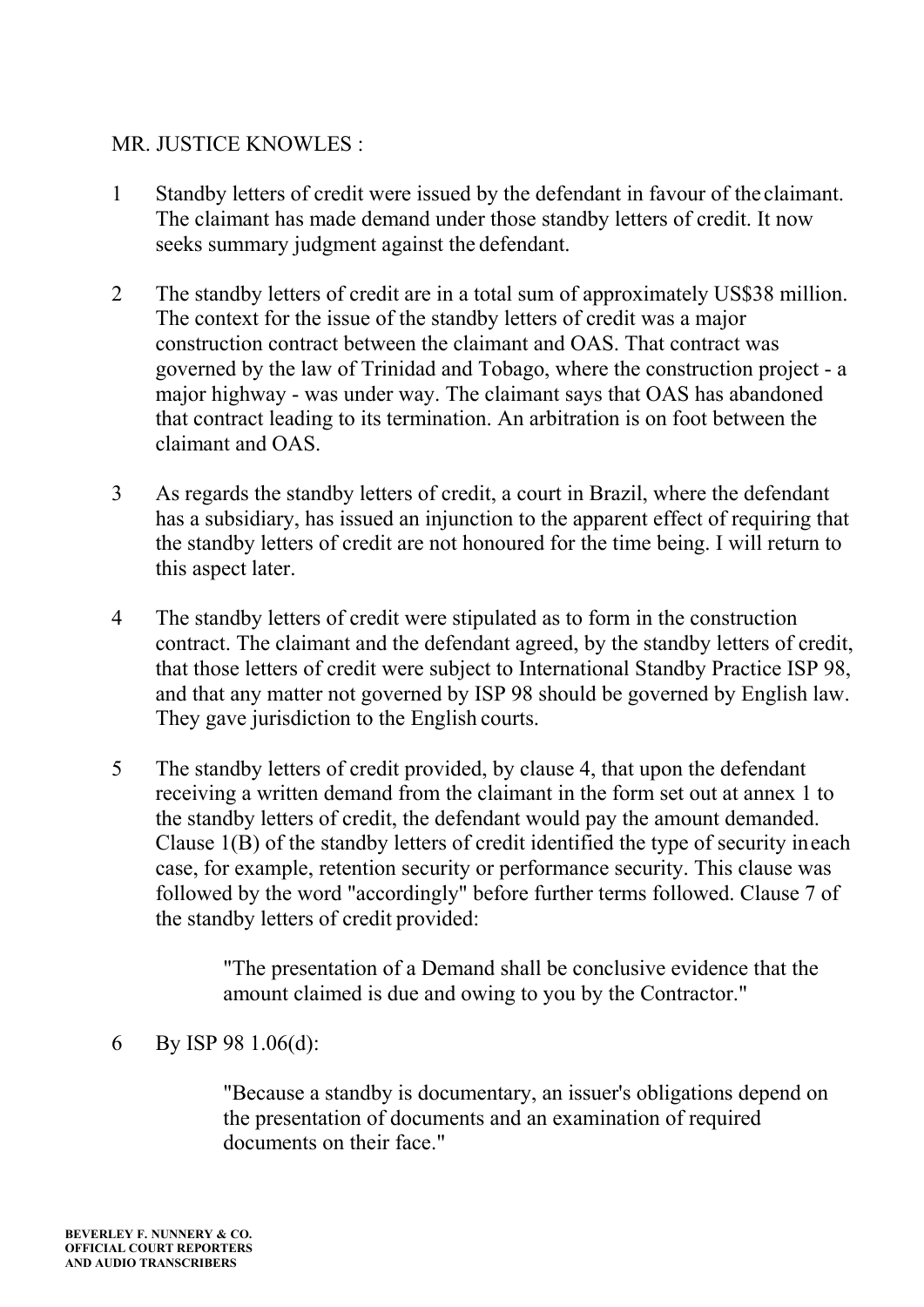By ISP 1.07:

"An issuer's obligations toward the beneficiary are not affected by the issuer's rights and obligations towards the applicant under any applicable agreement, practice, or law."

By ISP 2.01:

"(a) An issuer undertakes to the beneficiary to honour a presentation that appears on its face to comply with the terms and conditions of the standby in accordance with these Rules, supplemented by standard standby practice."

7 The written demands in the present case were made in the form set out at annex 1 to the standby letters of credit. In them the claimant stated:

> "We hereby notify you that the amount of [the relevant USD sum is given] is due and owing to us by the Contractor [i.e. OAS]."

- 8 For present purposes no points are taken by the defendant as to service of demands or presentation of documents. The defendant contends, by Mr. Andrew Ayres QC, that false notification has been given by these demands in that they were made at least recklessly in the sense of indifference as to what was due and owing.
- 9 This broad submission is developed as three main points. In approaching this case I have regard to the treatment of the subject by Teare J in *Enka Insaat Ve Sanayi A.S. v. Banca Popolare Dell'Alto Adige SpA* [2009] EWHC 2410 (Comm), especially at [24]-[25], and by Lord Clarke in the Privy Council in Alternative Power Solutions Ltd. v. Central Electricity Board & Anor. [2015] 1 WLR 697; [2014] UKPC 31, particularly at [52]-[59].
- 10 The first of the three main points taken by the defendant is the contention that the claimant has stated that sums are due and owing from OAS to the claimant when in truth no sums are due and owing.
- 11 The claimant accepts that it would be a defence to a claim under the standby letters of credit if the claimant had no honest belief that it was entitled to make the statement. The basis for the defendant saying no sums are due and owing is that the sums claimed are, it argues, for damages, and those damages have not been liquidated or awarded by a tribunal. Unless and until damages are awarded, argues the defendant, they are not payable.
- 12 Ms. Anneliese Day QC, for the claimant, argues that the construction contract contemplates entitlement to call in security now and reimburse later ifit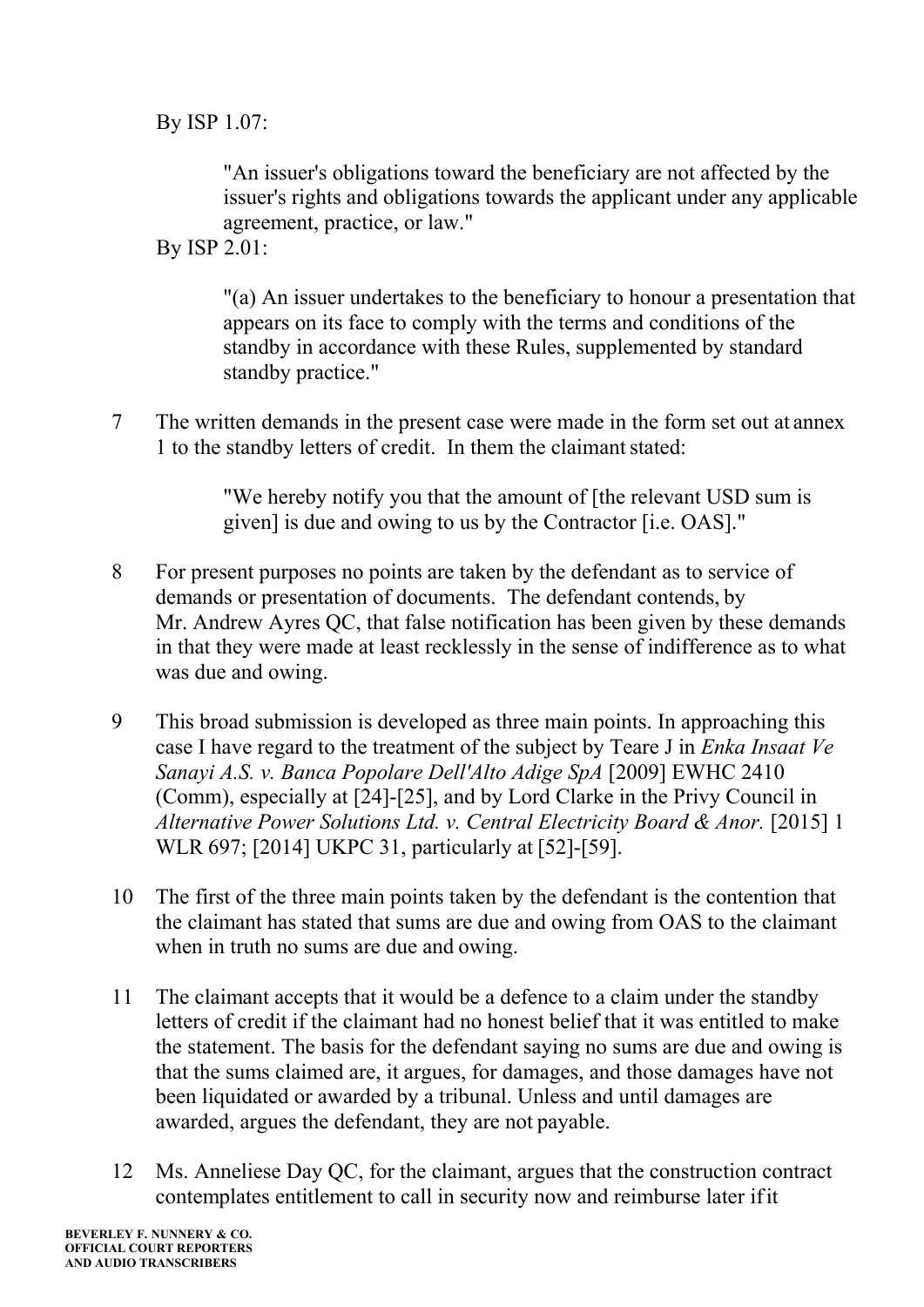transpires that there has been overpayment. This is not, she argues, simply about damages and the time at which those damages will be liquidated. A party who believes they are entitled to damages and in a particular sum, or to call in security now, may honestly believe that that sum is due and owing, submits Ms Day QC. She noted the language used by Carr J in *J. Murphy & Sons Ltd. v. Beckton Energy Ltd*. [2016] EWHC 607 (TCC) at [63]:

"The trigger for a performance bond is belief on the part of the drawing party in its entitlement, not such entitlement having been subject to a final determination giving rise to a payment obligation."

Indeed, Ms Day QC emphasises that the claimant contends that its losses are well above the amount covered by the standing letters of credit.

- 13 Mr. Ayres QC, for the defendant, submits that what really matters is not the law of England but the law of Trinidad and Tobago when it comes to assessing whether an amount is due and owing. I have been shown, and have considered, a legal opinion on this question by Mr. Armour SC of the Trinidad Bar. However, in my view, what really matters is not the law of England, nor the law of Trinidad, but the belief of the claimant. It may or may not prove to be correct under English law or the law of Trinidad and Tobago that these sums claimed are due and owing. It may not ultimately be held in the arbitration or otherwise that the view that these sums are due and owing was correct, but that is not the question here.
- 14 Mr. Ayres QC counters that honest belief in breach of contract is not enough to justify a demand. He says, by way of emphasis, that the wording in the present case is quite strong when compared with other cases. In the present case the wording is "due and owing". He contrasts that with the wording in *Murphy*  (above, "committed a breach" and "amount claimed as a consequence"), and the wording in other decisions to which reference has been made: *Esal (Commodities) Ltd. v. Oriental Credit Ltd*. [1985] 2 Lloyd's Rep. 546 ("written demand" in particular circumstances); and *Enka* (above, "failed to fulfil its obligations" and "accordingly entitled to receive payment"). Yet I note that the wording in the present case is simply "due and owing" and is not, for example, "determined by a tribunal to be due and owing", or "advised that due and owing as a matter of law".
- 15 In the present case I am not prepared to conclude that it is seriously arguable that the claimant did not and does not honestly believe in the validity of the demands; that it did not and does not believe that sums are due and owing. As I have said, its belief is not a function of the legal analysis urged by the defendant, or of expert legal opinion of law of Trinidad and Tobago.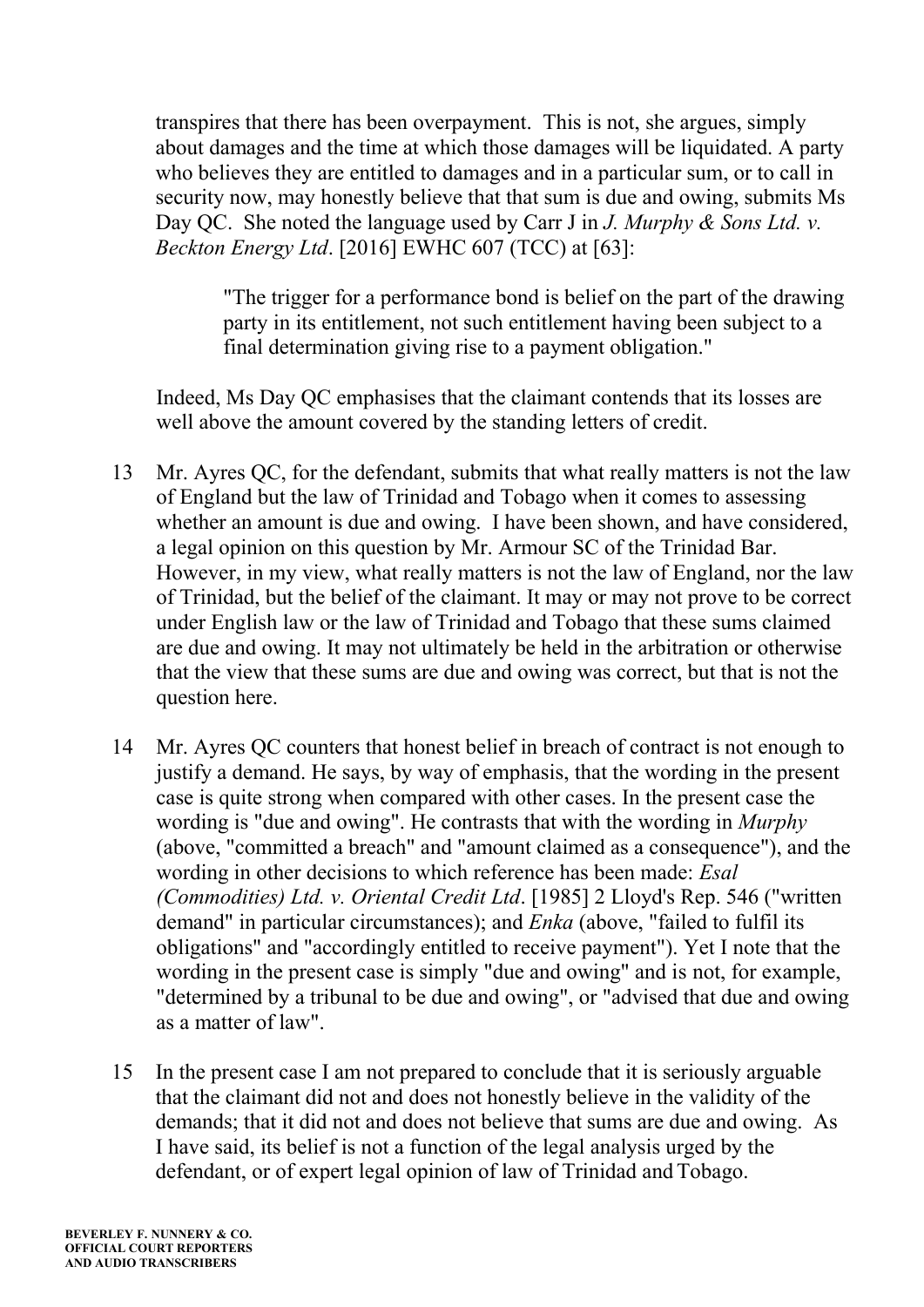- 16 The defendant, however, draws on further material. It refers to three factual matters, of which I will make brief mention. First, that in evidence to the Public Accounts (Enterprises) Committee on  $1<sup>st</sup>$  June 2016, the President of the claimant stated that the claimant and OAS did not owe each other money (the paraphrase is that of the defendant). Second, there is no mention, submits the defendant, of any sums which are due to the claimant as opposed to other creditors in a letter from the claimant signed by its President, dated  $21<sup>st</sup>$  June 2016, terminating the construction contract. Third, the claimant's letter to OAS dated  $6<sup>th</sup>$  July 2016, again signed by its President, was expressly divided between separate consideration of debts in respect of advance payment that were described as due, and other sums which were indicated to require quantification and refinement in due course.
- 17 As to these three factual matters, the first, dated  $1<sup>st</sup>$  June, is before termination, albeit not by a long period, and, by sight of the transcript, is in the course of an exchange that was dealing with very large overall sumsindeed.
- 18 So far as the second factual matter is concerned, I do not regard it as persuasive in favour of the defendant that the claimant, in the letter terminating the contract, should have confined itself to that immediate business rather than go on to amplify on other sums said to be due to the claimant.
- 19 As to the third factual matter, doing the best that I can in reading the letter of  $6<sup>th</sup>$ July 2016, to my mind it shows the way in which the claimant viewed their entitlement as a current entitlement in respect of all sums. Mr. Ayres QC understandably argues that it reveals that what has been demanded is based on estimates for future sums, but that does not, in my judgment, mean that the claimant held, or holds, other than an honest belief that those sums are due and owing now.
- 20 Mr. Ayres QC points out that none of the three key individuals involved for the claimant have given a witness statement in which they say expressly what they thought and what was in their mind when the demands were made by the claimant. The force of this type of point may vary from one case to the next; it is very fact-sensitive. But in the present case these three individuals and the claimant are, in my judgment, entitled to rest with what was said in the demand. I see nothing to warrant an inference being drawn against what the defendant would characterise as their silence. A Mr. Ramkissoon, who has given a witness statement on behalf of the claimant, refers to loss that the claimant "will suffer", but even that does not mean that the claimant held other than a belief that the sum was due and owing for now. Mr. Ramkissoon confirms the claim that the claimant advanced, relying on the good faith of its demand, by a statement of truth appended to the particulars of claim.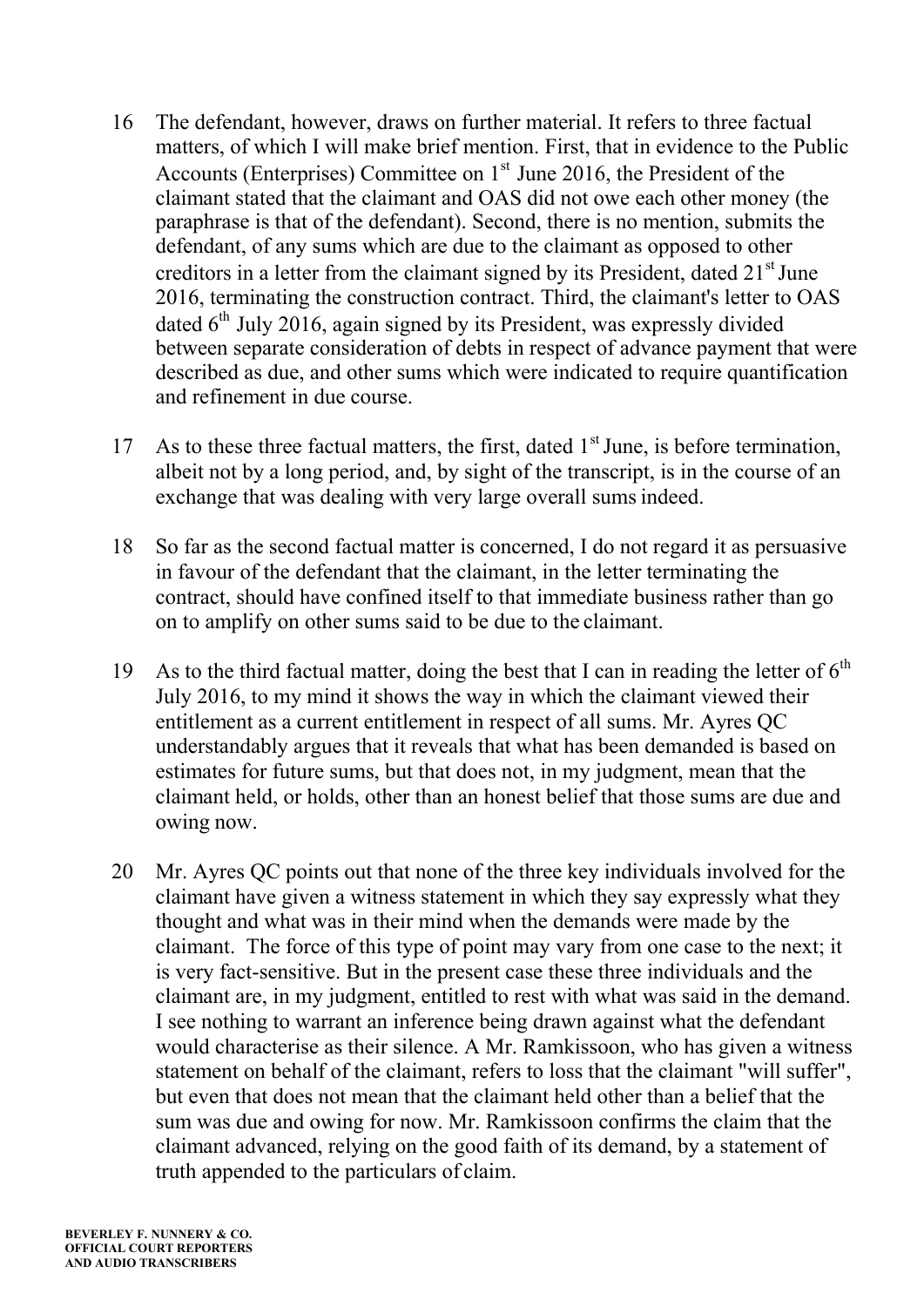- 21 The second main point taken by the defendant is that the claimant has knowingly or recklessly over-claimed under the standby letters of credit. The defendant develops an argument from its analysis of the underlying construction contract between the claimant and OAS. On that analysis, if it is correct, the claimant had an entitlement to \$31 million in retention monies, a sum referred to in the interim payment certificate dated  $14<sup>th</sup>$  January 2016, yet demanded \$35 million from those providing retention security standby letters of credit, which included the defendant as well as Citibank (who apparently have paid \$15 million).
- 22 There is material from the claimant that contends that the analysis should be that the claimant could have demanded up to \$58 million in this respect, letalone \$35 million. That contention is roundly criticised by the defendant. I confine myself to the figure of \$35 million.
- 23 There will be over-compensation, submits Mr. Ayres QC, but in addition he wished to cross-examine on the basis that if one was to take all of the demands together in this respect, they cannot be true. This is because they add up to \$35 million, when, he submits, it is known that \$31 million is the most that can be due.
- 24 I am again not prepared to conclude from this that it is seriously arguable that the claimant did not and does not honestly believe in the validity of demandsfor \$35 million rather than \$31 million, in the particular context of what was happening in this case and in relation to what was happening under the construction contract, and the future of the construction contract. Again, the claimant's belief is not a function of the legal analysis urged by the defendant, save perhaps in the plainest case, of which this is not one.
- 25 Mr. Ayres QC argues more generally for a trial and for the opportunity to crossexamine. This would, as he points out, allow states of mind to be further explored, but I do not believe there are the foundations for that crossexamination in this case. Those foundations need to be appropriately strong or this would be the call in many cases, and authority shows the importance of rigour where standby letters of credit are involved. I make no criticismof Mr. Ayres OC in the allegations made in this case, which allegations test whether the "fraud exception" could engage in this case. Indeed, I wish to pay particular tribute to the concise, measured submissions that he made, and to his straightforward response to questions that I asked.
- 26 The third main point taken by the defendant is that the law should develop to recognise a different approach to standby letters of credit used to settle performance obligations from the approach to letters of credit used to settle primary payment obligations. It is argued that such a development in the lawis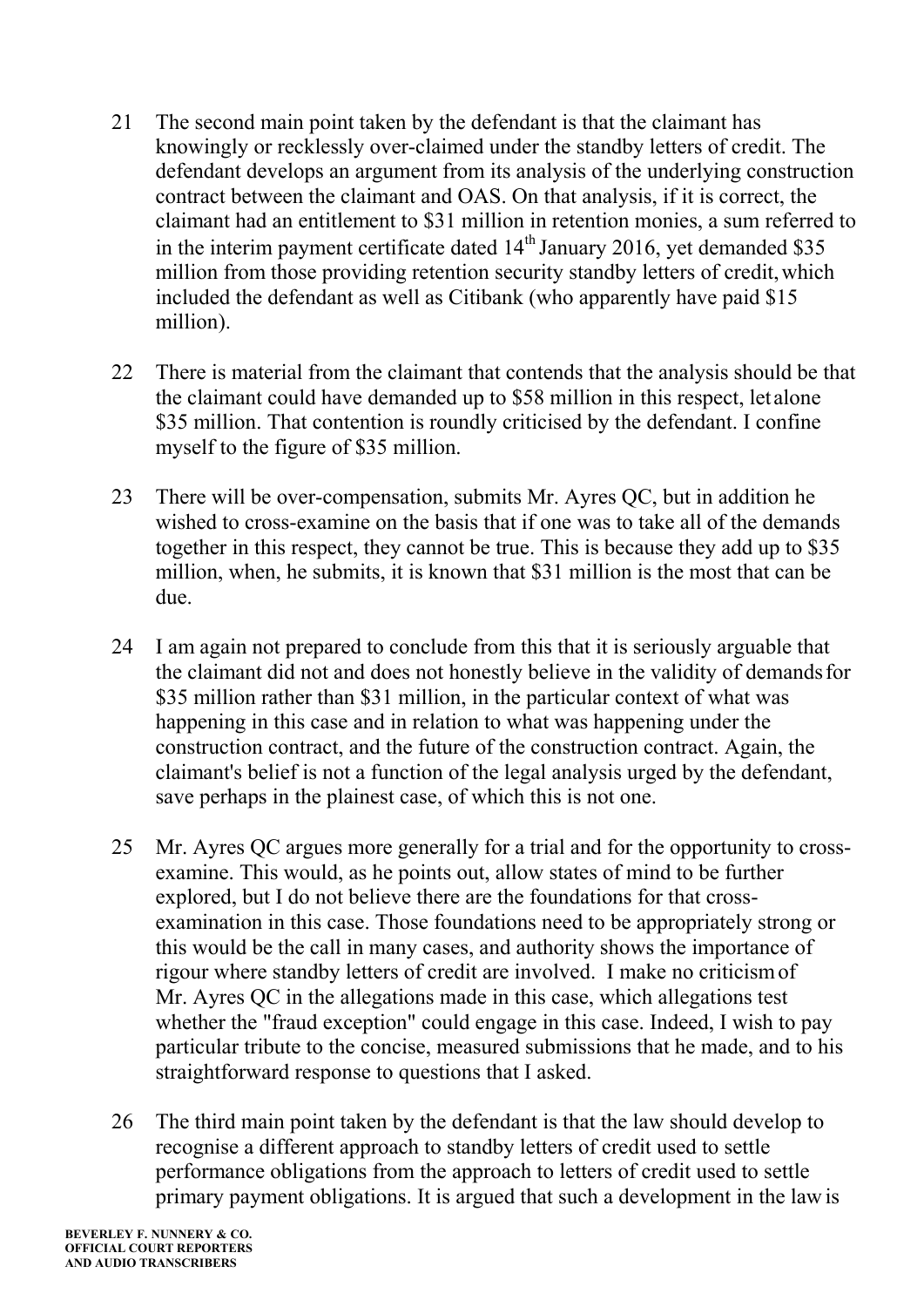especially suited to the construction industry context and where parties to the contract in dispute were already in arbitration. The effect would, it is suggested, be to admit an exception for unconscionable conduct alongside the existing, recognised, fraud exception.

- 27 Especially given the Brazil injunction to which I referred, I propose to say no more than that it is important that I apply the law as it is. The position under Singapore law is, it appears, different, and reference was made in the course of submissions to two authorities, including *JBE Properties PTE Ltd v Gammon Pte Ltd* [2010] SGCA 46, at para.6. However, the parties in the present case chose English law. Academic materials do debate the point that lies behind the defendant's contention, but ultimately what weighs with me particularly heavily is that this is a context in which if I postpone I positively undermine the element of time that was an important part of this type oftransaction.
- 28 The defendant also seeks a stay of execution in the event that summary judgment is to be ordered. The defendant may face, it is true, financial consequences if it acts pursuant to a judgment of this court tin a way that is contrary to the injunction granted in Brazil.
- 29 I consider it important on principle that I decline the stay. I mean no disrespect to the Brazilian court. However, the effect of a stay would be to undo the straightforwardness for which the parties, in my judgment, bargained. There may be consequences for the defendant now by reason of the Brazilian injunction that a stay for a period could avoid, but that is part of the risk that one commercial party - here, in my judgment, the defendant - hastaken.
- 30 It is true there are differences between this case and the decision in *Power Curber International Ltd. v. National Bank of Kuwait SAK* [1981] 1 WLR 1233, including by reason of the fact that in the *Power Curber* decision the outcome of foreign court proceedings was known. My attention was drawn to the reference in the judgment of Griffiths LJ at 1242H to his being tempted in other circumstances by the idea of a short stay, and it is the case that the question, or at least a large part of it, will come before the arbitral tribunal at some stage. But sitting where I am today, I cannot have confidence that the time will be short, whether one is awaiting further developments from the Brazilian court or further developments from the arbitral tribunal. In the exercise of my discretion, but, as I say, in addition on principle, I would refuse a stay.
- 31 Whether described as 'the life blood of commerce' or as 'equivalent to cash' or as in the nature of a secure payment, or for some in the present context as the equivalent of retention money, standby letters of credit must work in accordance with their terms, and that includes working on time.